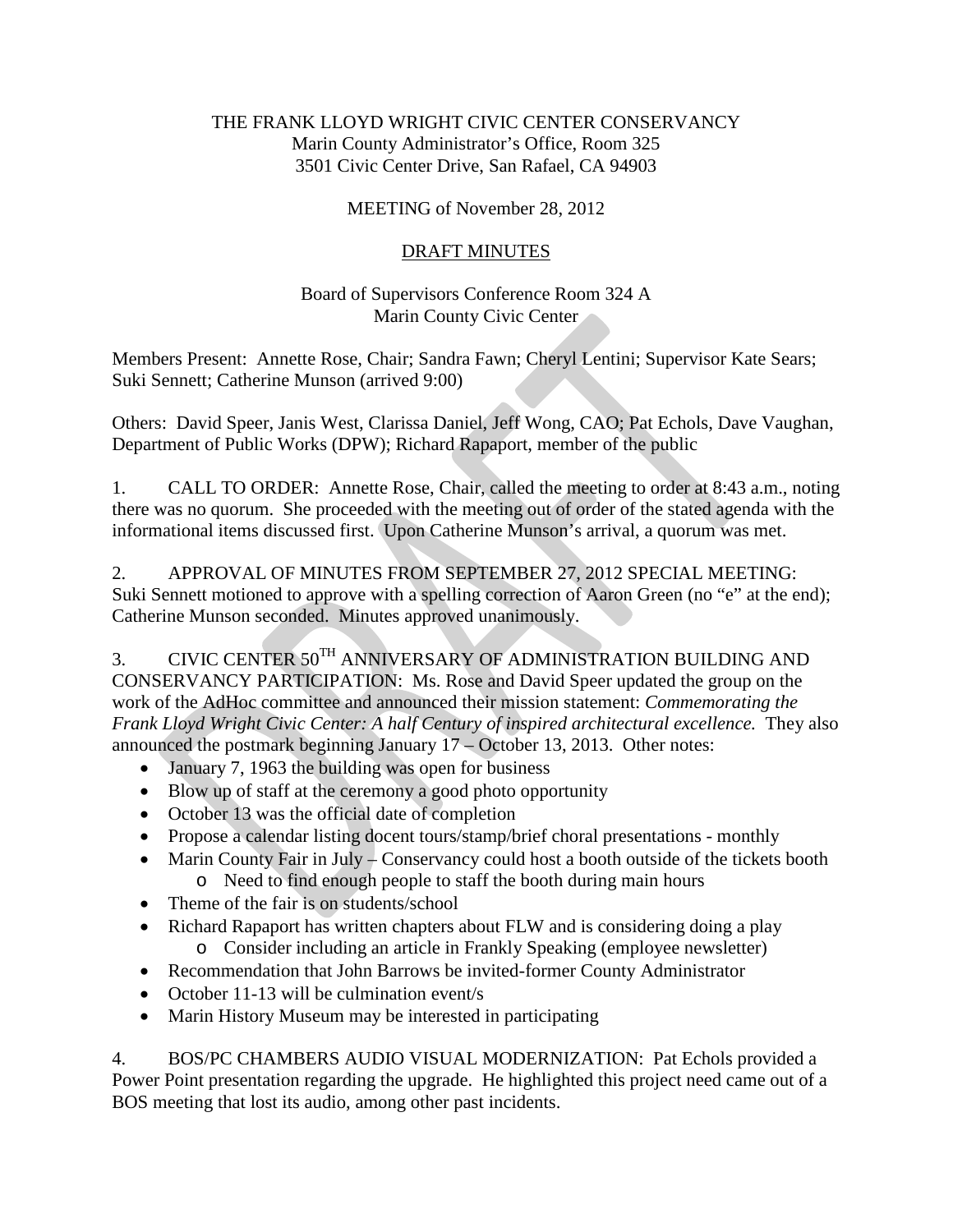- Project includes Jeff Wong, Project Manager, and Mark Hulbert, Preservation Architecture
- It does not include any changes to the existing fixed seating
- Discussion has occurred with the stakeholders (i.e., Board of Supervisors)
- Review will be of the Planning Chambers and BOS Chambers separately, and whole Chambers when the door is opened
- Presented options for location of clerks' desks for better control over sound and lighting and visibility to activities
- Supervisor Sears noted numerous people use the seats-not fixed- so must be flexible for needs
- Infrastructure is important electrical wiring is currently out of date
- Dais options include continuous technology trough and repositioning the dias for added room for supervisors
- The size of the public viewing screen has been considered
- Microphone and power outlets will be accessible
- Will replace cameras considering the best location
- Projection: projectors to be installed/flat screen TV-90" flat ideal- in two possible locations/may incorporate rolling screens
- Cost is a current factor in their recommendations
- Concept will be presented to the Board of Supervisors in December for funding
- Will bring refinements back to the FLWCCC for review
- There will be a formal bidding process
- Chair Rose emphasized aesthetics, including the ceiling, maintaining circular patterns
- Suki Sennett requested consideration of good webcast viewership

5. MEETING SCHEDULE REMAINDER OF 2012 AND FUTURE ELECTION OF CONSERVANCY OFFICERS: Mr. Speer asked if the group wanted to meet December 26, which is a regularly-scheduled meeting. Consensus was to cancel the meeting and meet on January 23, 2013. Mr. Speer said there may be a need for a special meeting if no quorum.

6. MEMBER ITEMS FOR UPDATES AND FUTURE AGENDAS: None

7. OPEN TIME FOR PUBLIC ITEMS NOT ON THE AGENDA: None.

8. RECONVENE IN HOJ STAIRWELL TO VIEW PROPOSED HANDRAIL MOCK-UP TO MEET ADA STANDARDS AND RECEIVE DIRECTION (Pat Echols, Kevin Pusser, DPW): Review sample handrail (currently not anodized)

- Three options (costs for 26 stairwells):
	- o install spacers and wood backing (cheapest option \$45k)
		- extend stem without circle?
		- use more of a ring/donut rather than solid?
		- width/thickness can be reduced
		- o move bracket up  $3\frac{1}{2}$ " (\$90k)
			- issues with abatement costs
		- o all new brackets without wood backing (\$130k)